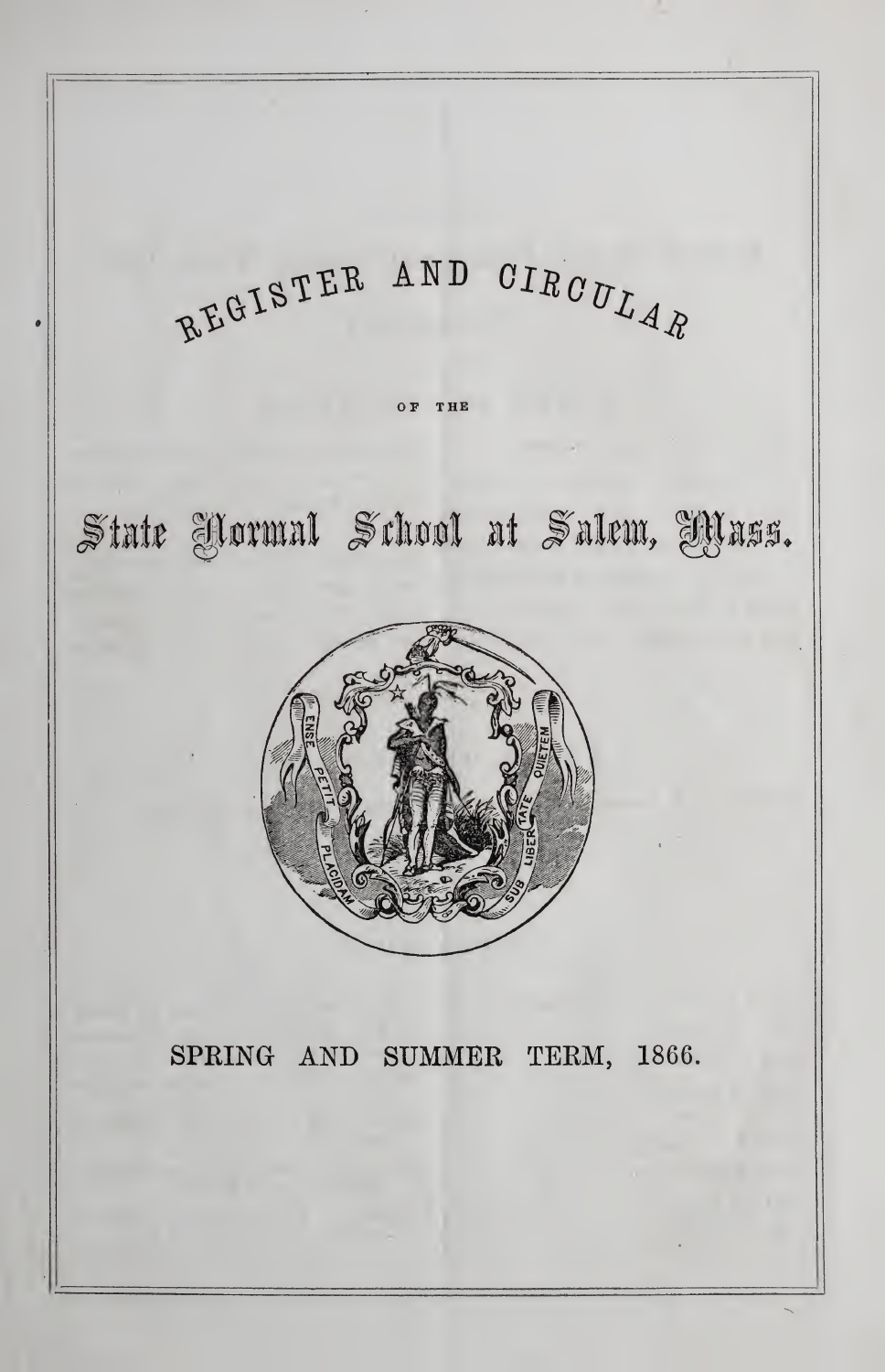# Register for the Spring and Summer Term, 1866.

# BOARD OF EDUCATION.

ccocomosy

HIS EXCELLENCY, THE GOVERNOR. His HONOR, THE LIEUTENANT GOVERNOR. DAVID H. MASON, A.M., Newton Centre. Rev. James F. Clarke, D.D. Jamaica Plain. Prof. JOHN P. MARSHALL, A.M., Somerville. Abner J. Phipps, A.M., Lowell. Rev. William Rice, A.M., Springfield.

Hon. EMORY WASHBURN, LL.D. Cambridge. Rev. Samuel T. Seelye, D.D., Easthampton. JOHN D. PHILBRICK, A.M., Boston.

Hon. JOSEPH WHITE, A. M., Secretary. Rev. Samuel C. Jackson, D.D., Assist. Sec. George B. Emerson, LL.D., Treasurer. Rev. BIRDSEY G. NORTHROP, A.M., Agent.

# BOARD OF VISITORS.

Prof. John P.Marshall, A.M., Somerville. <sup>|</sup> Abner J. Phipps, A.M., Lowell.

# INSTRUCTORS.

DANIEL B. HAGAR, A.M., Principal. Ellen M. Dodge. MARY E. WEBB. Caroline J. Cole. MARY E. GODDEN. Mary N. Plumer. Ellen A. Chandler. MARY E. NASH. Isabel C. Tenney.

0. B. Brown, Esq., Teacher of Music.

- Rev. Birdsey G. Northrop, A.M., Lecturer on Mental Philosophy.
- Prof. James C. Sharp, Lecturer on Chemistry.
- Prof. WILLIAM P. ATKINSON, Lecturer on English Literature.

Frances S. Cooke, Lecturer on Anatomy, Physiology, and Health.

Frederic W. Putnam, Esq., Lecturer on Zoology.

 $\overline{2}$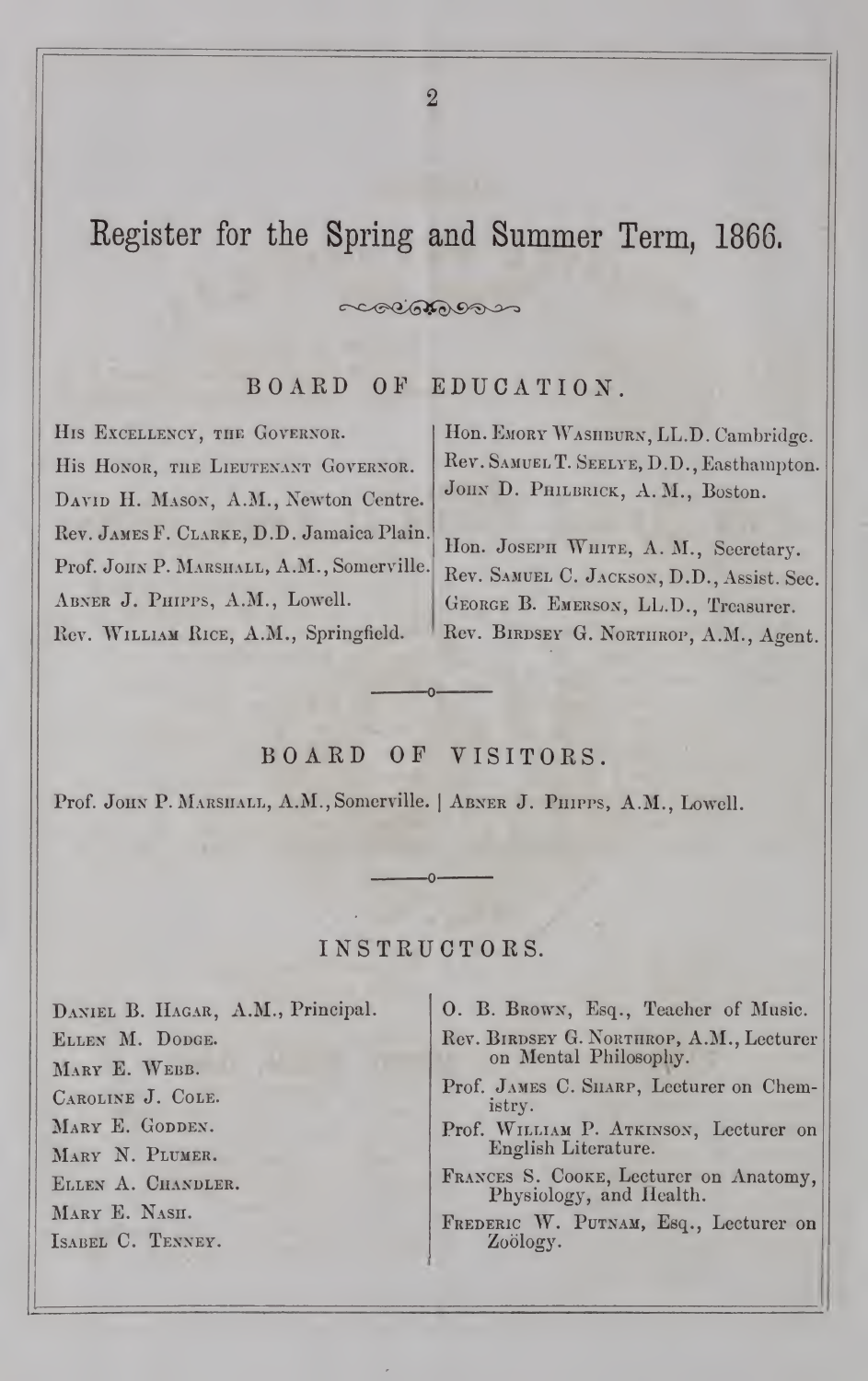#### STUDENTS.

## Adnanced Class.

Martha E. Abbott, Lynn. Margaret B. Fitz, Salem. Isabel M. Emilio, Salem. 7

Lucy E. Bacheller, Lynn. Lucy M. James, Deerfield Centre, N. H. Marzette H. Coburn, Dracut. Mary J. Parker, Annisquam, Gloucester.

# $0$  $1$ ass  $A$ .

Caroline E. Boyden, Oxford. | Marion G. Newhall, Lynn. Eveline Conant, Wenham. Abbie F. Nye, Sandwich. Charlotte E. Draper, Salem. Caroline M. Osborne, South Danvers. Abby D. Esty, Middleton. Mary U. Parker, North Reading. Sarah C. Gilbert, Swampscott. Amanda W. Peirce, Weston. Susan M. Glover, Salem. Sarah A. Phelps, Middleton. Helen M. Graves, Marblehead.  $j$  Julitta E. Prescott, South Danvers. Williamine S. Green, Stoneham. Mary R. Southgate, Taunton. Lucy L. Holden, West Concord, N. H. | Mary J. W. Stone, Swampscott. Ellen R. Hull, Millbury. Helen Tincker, Boston. Susan Jordan, Poland, Me.<br>
Adeline E. Wallis, Hamilton. Mary F. Kittredge, South Danvers. | Emma J. Webb, Salem. Mary A. Lovering, Lynn. | Helen Wilson, Como, Ill.

Esther L. Merriam, North Tewksbury. | Mary E. Winslow, Hallowell, Me. 28

### Class B.

Lucy J. Bacon, Boston. (Georgiana Lewis, Salem.) Emma R. G. Barr, Danvers. | Linella Lewis, Salem. Sarah W. Barrows, North Easton. | Julia M. Mann, Salem. Caroline A. Beckett, South Danvers. | Nerissa J. McLoud, Boston. Margaret L. Clark, Salem. Eliza A. Melzeard, Salem. Florence M. Cooper, Newburyport. Mary J. Pickering, Salem. Susan A. Dutton, Acton. | Mary J. Spear, Lynn. Charlotte M. Echols. (Catherine D. Stone, Salem.) Abbie Glidden, Danvers. Sarah E. Thomas, New Bedford. Caroline P. Graves, Salem. | Leora L. Upton, Lowell. Alice E. Holden, Swampscott.

Priscilla L. Cutts, Lynn. | Emma E. Purington, South Reading. Susan Hall, Dennis. Laura J. Whittredge, North Reading. Martha B. Hitchings, Lynn. (Sarah L. Woodberry, Beverly. 27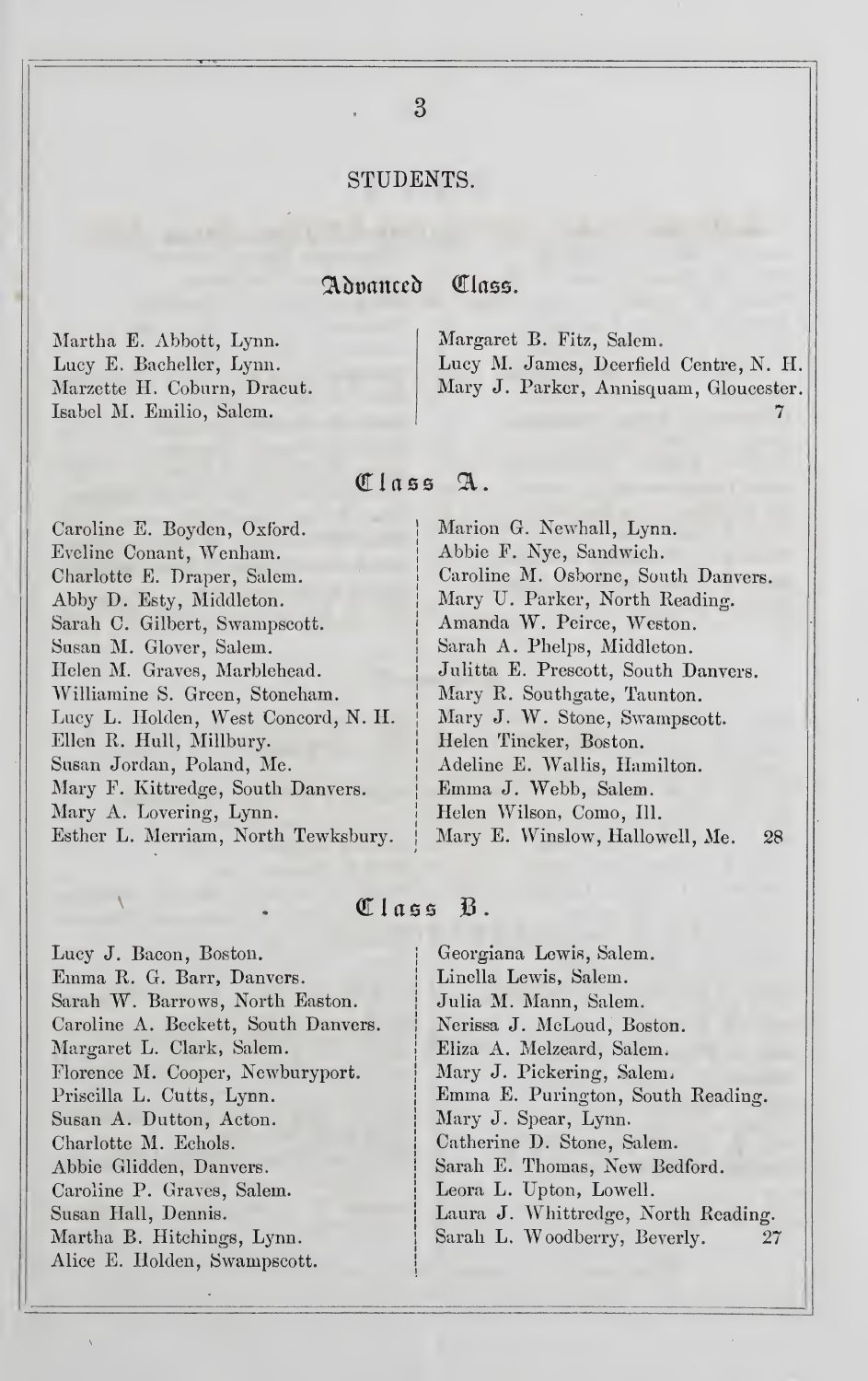## Class C.

Lucy E. Adams, Marblehead. | Hannahetta Kimball, Salem. Elvira L. Austin, Ellsworth, Me. Honora Lane, Gloucester. Isabella M. A. Bain, London, Eng. | Mary J. Lefavour, Marblehead. Emily C. Binney, Amesbury. Caroline E. Libbey, Gray, Me. Mary C. Bowler, Marblehead. Harriet L. Martin, Salem. Hattie B. Clough, Gloucester. | Helen M. Miner, Salem. Catherine F. Corner, Marblehead. Sarah B. Morton, Plymouth. Sarah S. Davis, Haverhill. Elizabeth Osgood, Cohasset. Annie H. Dolliver, Gloucester. | Esther R. Perkins, Lynnfield. Ida M. Eliot, New Bedford. Edna B. Richards, Rowley. Mary R. Eliot, New Bedford. | Mary O. Shepherd, Gloucester. Sarah P. Hamilton, South Danvers. | Ida Tappan, Gloucester.

Emma A. Adams, Lynn. | Susan F. Johnson, Nahant. S. Abby Bray, West Gloucester. | Elizabeth A. B. Merriam, No. Tewksbury. Mary Dunn, Salem. Elizabeth R. Preston, South Reading. Julia A. C. Fessenden, Sandwich. Annie B. Stephens, Philadelphia, Pa. Sarah E. Johnson, Nahant. [Ella P. Thompson, Durham, N. H. 34.]

#### Class D.

Fanny Ashenden. Hingham. | Helen M. Newhall, East Saugus. Sophia E. Baldwin, Brighton. | Mary A. Nichols, North Reading. Isadora F. Blodgett, West Chelmsford. | Ellen A. Pierson, Lawrence. Ann M. Bowen, Lowell. Harriet P. Prichard, Marblehead. Mary A. Clarke, Salem. Susan K. Rogers, Salem. Helen Eaton, Ellsworth, Me. Sarah J. Sanders, Lynn. Emily P. Garney, Marblehead. Jane R. Sanger, Lynn. Elizabeth J. Iladley, Swampscott. Elizabeth W. Savory, Salem. Florence E. Hannan, Salem. | Mary J. Shankland, Canton. Mary V. Harrington, New Bedford. Hannah L. Sawyer, Newburyport. Ellen J. Hunt, Maiden. Eliza M. Upham, Chelsea. Caroline A. Johnson, Nahant. | Hannah J. Wardwell, Swampscott. Elizabeth S. Lerned, Danvers. | Angeline S. Wilcox, Beverly. Catherine D. May, Lynn. Lucy B. Wilson, Salem. Elizabeth S. Merritt, Salem.

Cynthia A. Goodnow, Littleton. | Emma J. Sargent, Lanesville, Gloucester. Mary A. Gott, Gloucester. Grace D. Sargent, Annisquam, Gloucester. Isabella M. Kimball, Beverly. Martha H. Wiggin, Wolfborough, N. H. Annie Liffen, Beverly. Alida C. Willis, Annisquam, Gloucester. Eliza H. Merrill, Franklin, N. H. Sarah E. Young, Hartford, Conn. 39.

Whole number of Students during the Term........135.

#### 4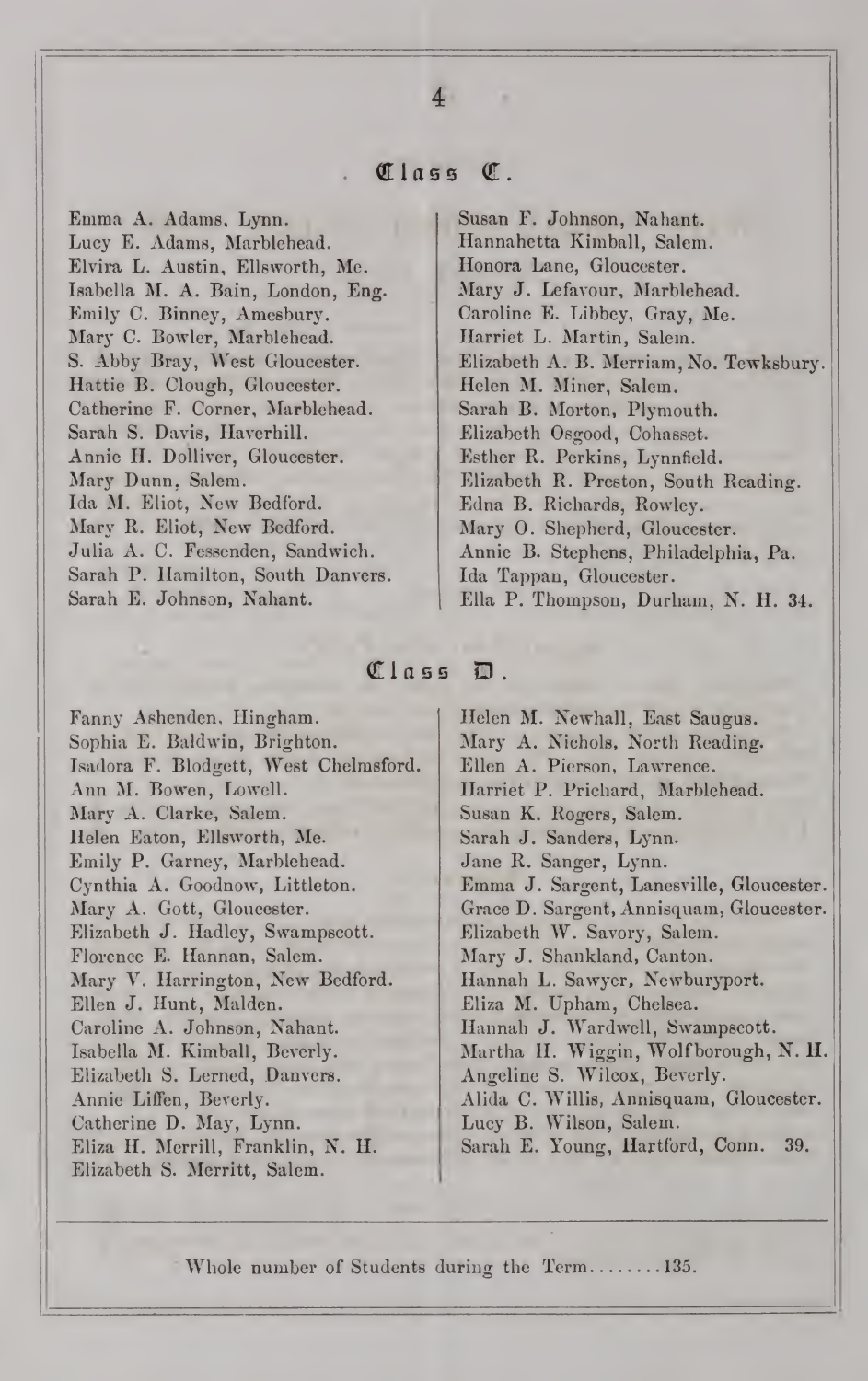STATE NORMAL SCHOOL....SALEM, MASS.

This Institution" was established by the Commonwealth of Massachusetts, with the liberal co-operation of the City of Salem and the Eastern Railroad Company, for the direct preparation of Female Teachers to instruct in the Common and High Schools required by law. It is under the charge of the State Board of Education, and of a special Board\* of Visitors. During the period that has elapsed since the reception of the first Class, in September, 1854, nine hundred and fifty-six Ladies have been members of the School ; and of these, three hundred and ninety-seven have received diplomas, upon the honorable completion of the prescribed course of study.

#### School Fear and Terms.

The School Year is divided into two terms, each containing twenty weeks of study, with a week's recess near the middle of the term.

The next term will commence on Thursday, September 6th, and will close on Thursday, January 31st. The following term will commence on Thursday, February 14th, and will close on Thursday, July 11th.

The present term will close on Thursday, July 12th, with public exercises of Examination and Graduation, commencing at 9 o'clock, A. M.

#### Admission.

Candidates for admission must be at least sixteen years of age ; must present a satisfactory certificate of good moral character; must declare their full intention of faithfully observing the regulations of the School, during their connection with it, and of afterwards teaching in the public schools of Massachusetts ;\* and must pass a satisfactory examination in Reading, Spelling, Defining, Writing, Arithmetic, English Grammar, Geography, the History of the United States, and Algebra (through Equations of the First Degree with one unknown quantity). A greater age and higher attainments than those prescribed, with some experience in teaching, render the course of study in the Institution still more useful.

The Examination for admission takes place on Thursday, the first day of each term, commencing at 8 o'clock, A. M., or as soon after that hour as the Candidates

\* Ladies designing to teach in other States or in private schools may be admitted by paying \$15 a term for tuition.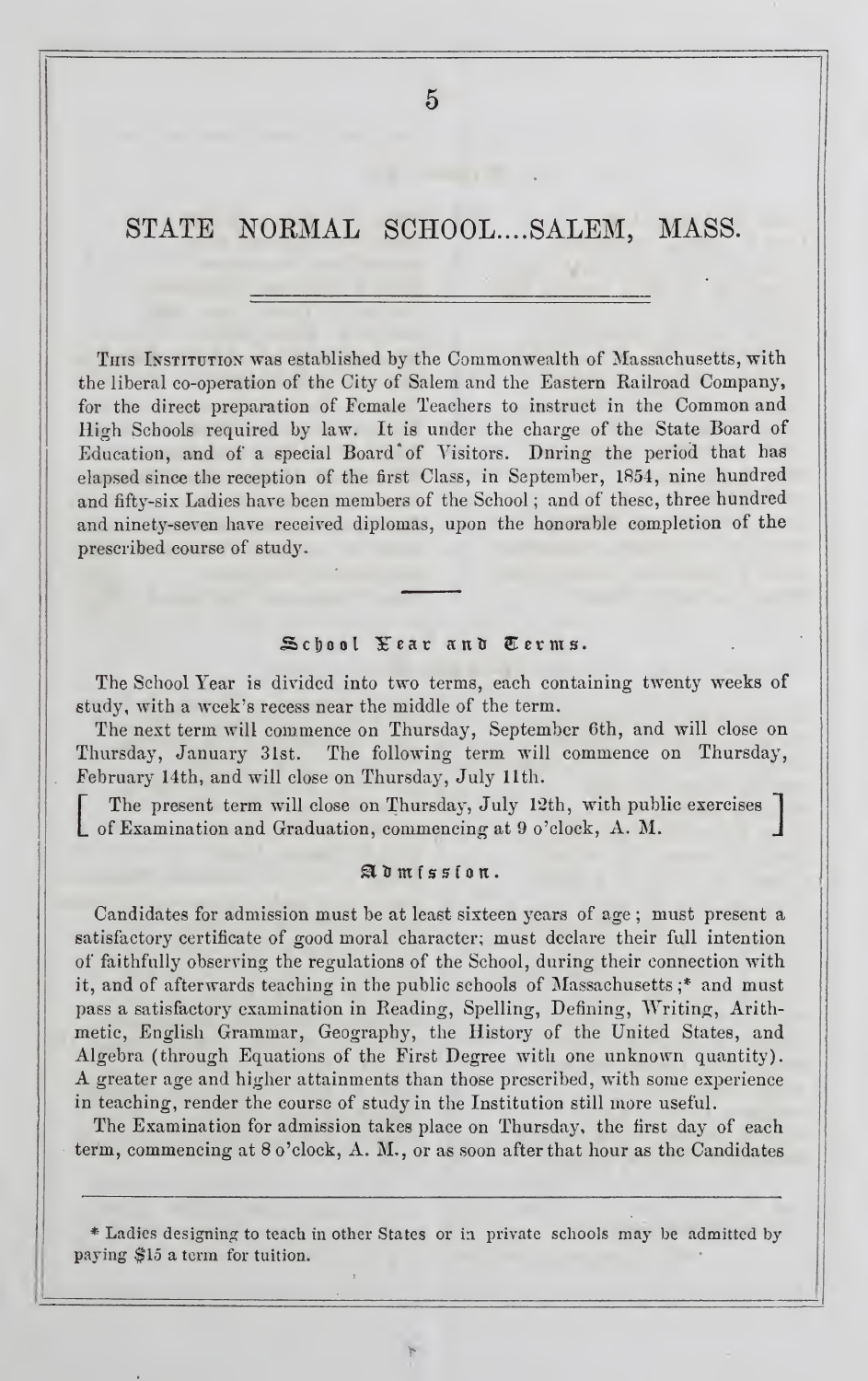may be able to arrive. Except in extraordinary cases, no one is examined later in the term.

#### Studies.

These are of two kinds; the more strictly **PROFESSIONAL**, which are prescribed for all the members of the School; and those that are more GENERAL in their character, which are pursued as the students may need or desire, in preparation for teaching in the several grades of public schools. The latter are divided into three classes :—I, The "Branches of Learning" prescribed by law for all public schools ; II, Those prescribed for all High Schools ; III, Those prescribed for High Schools of the second class.

PROFESSIONAL STUDIES. 1. Philosophy, History, and Art of Education in its several departments; including General Principles and Methods of Instruction, Mental and Moral Philosophy, School Laws, School Organization and Government, &c.

2. Principles and Best Methods of Instruction, both elementary and more advanced, in the several branches of school study.

Exercises in Teaching, for the illustration and application of these Principles and Methods ; and other Exercises, both Oral and Written, for cultivating that power and propriety of thought and expression which are so essential to the teacher's success. Observation and practice in other schools are also recommended, and the former, to some extent, is required.

GENERAL STUDIES. Class I. "Orthography, Reading, Writing, English Grammar, Geography, Arithmetic, the History of the United States, and Good Behavior;" and also "Algebra, Vocal Music, Drawing, Physiology, and Hygiene." which, in the words of the law, " shall be taught in all the public schools in which the School Committee deem it expedient.'' By a recent statute, Agriculture has been added to these studies.

Class II. "General History, Book-keeping, Surveying, Geometry, Natural Philosophy, Chemistry, Botany, the Civil Polity of this Commonwealth and of the United States, and the Latin Language."

Class III. "The Greek and French Languages, Astronomy, Geology, Rhetoric, Logic, Intellectual and Moral Science, and Political Economy." See General Statues of Mass., chap. 38,  $\S$  $1, 2$ .

Pupils who have successfully completed the Professional Studies of the School, and who approve themselves, upon examination, fully competent to instruct in the General Studies of the first class, receive the First Diploma of the School. Those who also show themselves well acquainted with the General Studies of the second class, and with the French Language, receive the Second Diploma ; while for the remaining studies a special Certificate is added. So far as practicable, the needed acquaintance with these General Studies, especially with those of the first class, should be acquired by students before their admission to the School.

The prescribed Course of Study for the first Diploma extends through two years ; but pupils may enter in advance, whenever their examination shows that they can do this advantageously.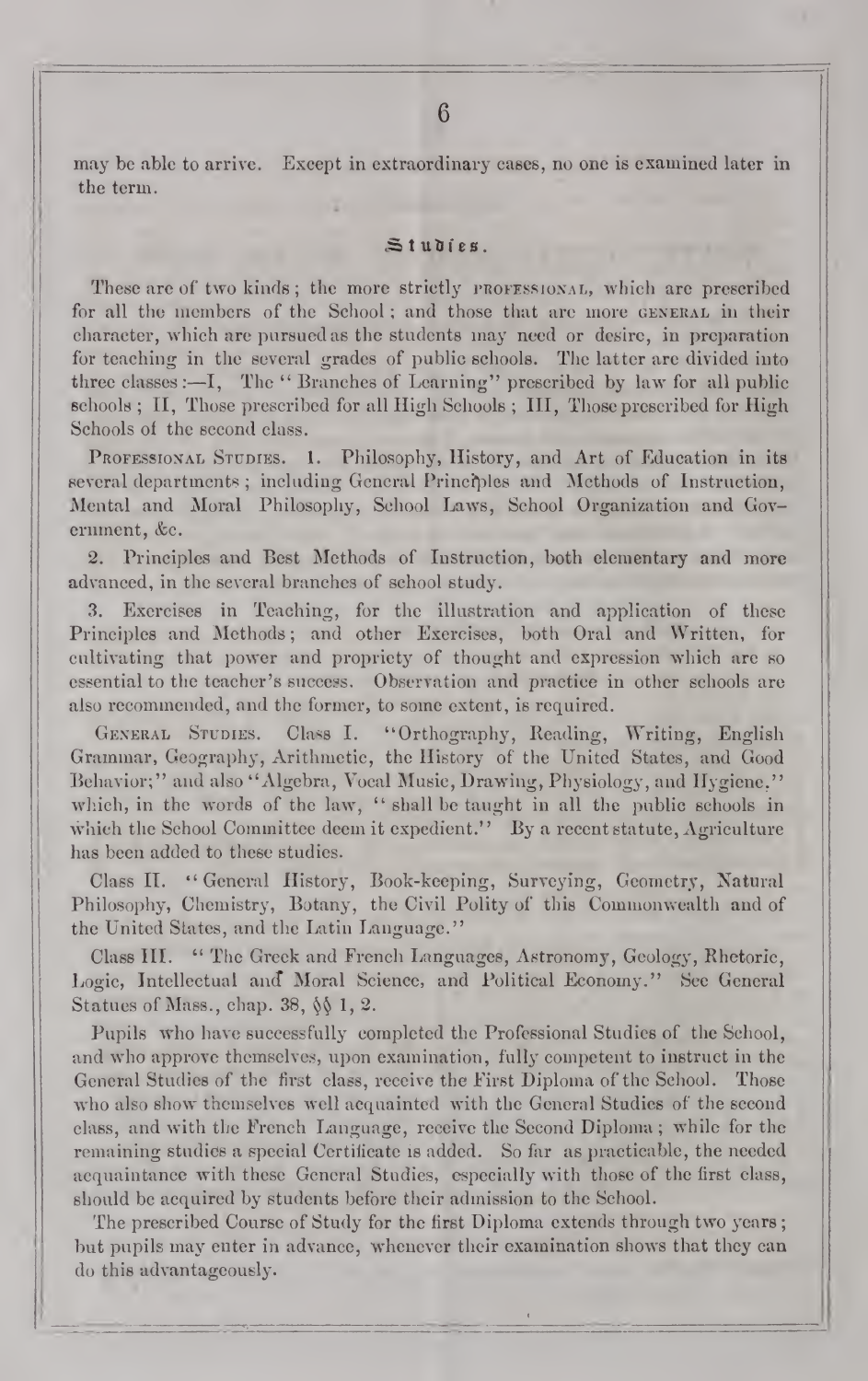#### Hfbrarjt Apparatus, au^ fHuseum.

The Institution has already a valuable supply, chiefly through donation, of these material aids of education, which are so important for its full success, (the Library containing, in works for general reference and reading, and in text-books, about eight thousand volumes). To provide for them ampler accommodations, the School Building has been enlarged, and now presents room for long ranges of bookshelves and cabinet-cases, for filling which the school must rely chiefly upon the continued liberality of its Friends and the Friends of Education, especially of those who appreciate the claims of Higher Female Education with particular reference to the work of educating others.

Tuition is free to those who comply with the condition of teaching in the public schools of Massachusetts, wherever they may have previously resided. A small fee (\$1.50) is paid by each pupil at the beginning of the term, for incidental expenses.

The text-books required are mostly furnished without charge from the School Library. It is recommended, however, that the pupils should bring with them, for purposes of reference and comparison, the text-books which they have already studied; and they should especially be provided with a dictionary and a recent Atlas.

The price which is commonly paid by the pupils for board, (not including washing, or separate fire and lights,) is, at present, from the great advance of other prices, about \$3.50 per week.

For the assistance of those who would find even the moderate expenses of the School burdensome, the Commonwealth makes an annual appropriation of a thousand dollars. One half of this amount is distributed at the close of each term, among pupils from Massachusetts who may merit and need the aid, in sums varying according to the distance of their residence from Salem, and their necessary expenses in attending the School, but not exceeding in any case \$1.50 per week. In this distribution, the first term of a pupil's connection with the School is not reckoned, unless she enters prepared to complete the prescribed course of study in less than two years.

Aid is also rendered, in cases of special merit and need, from the income of the fund of Five Thousand Dollars, for which the School is indebted to the munificent bequest of Nathaniel I. Bowditch, Esq., of Brookline.

Through the bounty of Thomas Lee, Esq., of Boston, awards are made, to the amount of seventy-five dollars a year, for excellence in Reading.

At the beginning of the next term, awards will be made to those candidates for admission who show special excellence in the introductory examination in Reading.

Prizes for excellence in Reading were awarded at the opening of the present term to the following members of Class D :

Catharine D. May, Lynn. ISADORA F. BLODGETT, West Chelmsford. Eliza M. Upham, Chelsea. Helen M. Newhall, East Saugus.

ELIZABETH S. MERRITT, Salem. Florence E. Hannan, Salem. MARY I. SHANKLAND, Canton.

Salem, June, 1866.